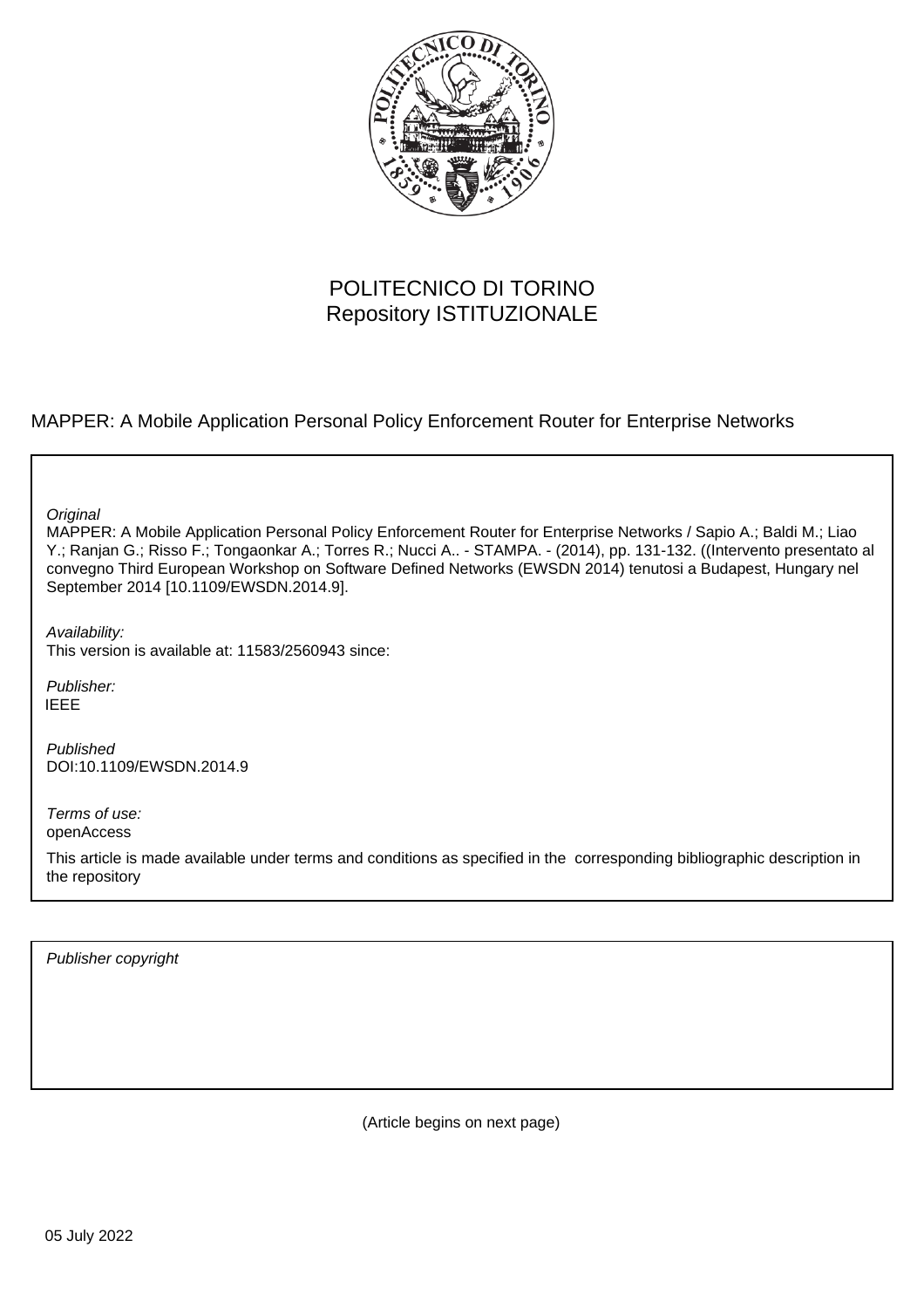## MAPPER: A Mobile Application Personal Policy Enforcement Router for Enterprise Networks

A. Sapio<sup>∗</sup>, M. Baldi<sup>∗†</sup>, Y. Liao<sup>†</sup>, G. Ranjan<sup>†</sup>, F. Risso<sup>∗</sup>, A. Tongaonkar<sup>†</sup>, R. Torres<sup>†</sup> and A. Nucci<sup>†</sup> <sup>∗</sup>*Politecnico di Torino, Torino, Italy* †*Narus, Inc., Sunnyvale, California*

*Abstract*—MAPPER is a system for enforcing user-specific policies based on the availability of access nodes that support the capability to dynamically load and execute processing modules on the data path. This work leverages a network access node that, after authenticating a connecting user, loads a set of lightweight virtual machines that process traffic terminated on the user device to implement articulated user-specific access policies. Specifically, we demonstrate how a man-in-the-middle-proxy module, dynamically and opportunistically combined with a module capable of mobile application identification, can implement complex access policies. The man-in-the-middle-proxy module enables MAP-PER policies to be applied to both clear and HTTPS traffic, while an intelligent traffic classification system, provides support for policies based on over 250,000 mobile apps spanning both Android and iOS platforms.

*Keywords*-network; policy; virtualization; apps;

#### I. INTRODUCTION AND MOTIVATION

MAPPER (Mobile Application Personal Policy Enforcement Router) is a network access point that, upon authenticating a connecting user, loads a set of modules to process network traffic to/from the user's device, and implements user-specific access policies based not only on content but also on the user applications that generate the traffic. This is in contrast to state-of-the-art firewall systems deployed within enterprise networks that rely largely on IP/domain-name/port based policy formulation and enforcement. Such conventional approaches are increasingly becoming untenable due to two primary reasons: (a) acceptance of user-owned devices (mostly smartphones and tablets) within enterprise networks (*a.k.a.* the bring-your-own-device to work phenomenon), and (b) the unprecedented proliferation of mobile applications (roughly 1.75 million for Android and iOS at last count). This poses new challenges on several fronts. First, a significant portion of the mobile applications use HTTP and HTTPS as the transport layer protocol, and are thus indistinguishable from the conventional *web-traffic*. The advent of Web 2.0, which facilitates rapid development of web-based and distributed applications, has only accentuated the problem. Second, while some applications (e.g. mail clients, calendars), may actually be useful to employees for their daily work and are hence a necessity; others, not equally benign, may compromise network and information security. Finally, the same application developed for different platforms (e.g. Android vs. iOS) or user-devices (e.g. Samsung Galaxy vs. HTC One) may have different security vulnerabilities. Therefore, for high resolution fine-grained traffic monitoring, provisions must be made to segregate application level traffic, originating from different user-devices and across platforms, effectively.

Next, and perhaps more importantly, there is the question of roles and privileges of individuals within an enterprise: not all employees are equals. While certain employees might need to access and/or share sensitive information with prospective clients for business objectives, others should not be permitted to do so. As mobile applications increasingly become multi-faceted and complex, such exfiltration risks have only escalated. For example, popular services such as Facebook, now function as authentication gateways and substrates for a large ecosystem of applications (e.g. FarmVille). This can provide indirect access to sensitive information to undesired, and potentially malicious, third parties. In view of these challenges, it is imperative that modern policy formulation and enforcement frameworks/systems have the capability to identify and differentiate traffic generated by different applications, across platforms and devices, and impose policies based on user roles, to guarantee network and information security.

MAPPER enables network administrators to formulate and enforce user/role specific policies within the enterprise network, at application as well as content level granularity, without requiring access to an end-user's device. User traffic segregation, for privacy and protection, is provided by allocating a user specific virtual machine, at the time of login, on a FROG (Flexible & pROGrammable) network device [1], [2]. The user specific virtual machine runs *data plane applications* (*a.k.a.* net apps) that process, monitor, and filter the traffic associated with an individual user. MAPPER ensures that these net apps, as well as the policies they implement, persist seamlessly across network access points as the user moves within the enterprise. Similar migration is handled across multiple devices used by the same individual. A stand-alone module, interacting with the MAPPER system through a specific net app, handles mobile application identification and categorization [3]– [5]. Furthermore, by executing a man-in-the-middle proxy module [6], MAPPER also provides visibility into encrypted application traffic. Last but not least, MAPPER comes equipped with a simple yet flexible user-interface that enables a network administrator to define both the net apps and the corresponding policies for each user, cognizant of user-roles, applications, content, platforms and devices, in any combination.